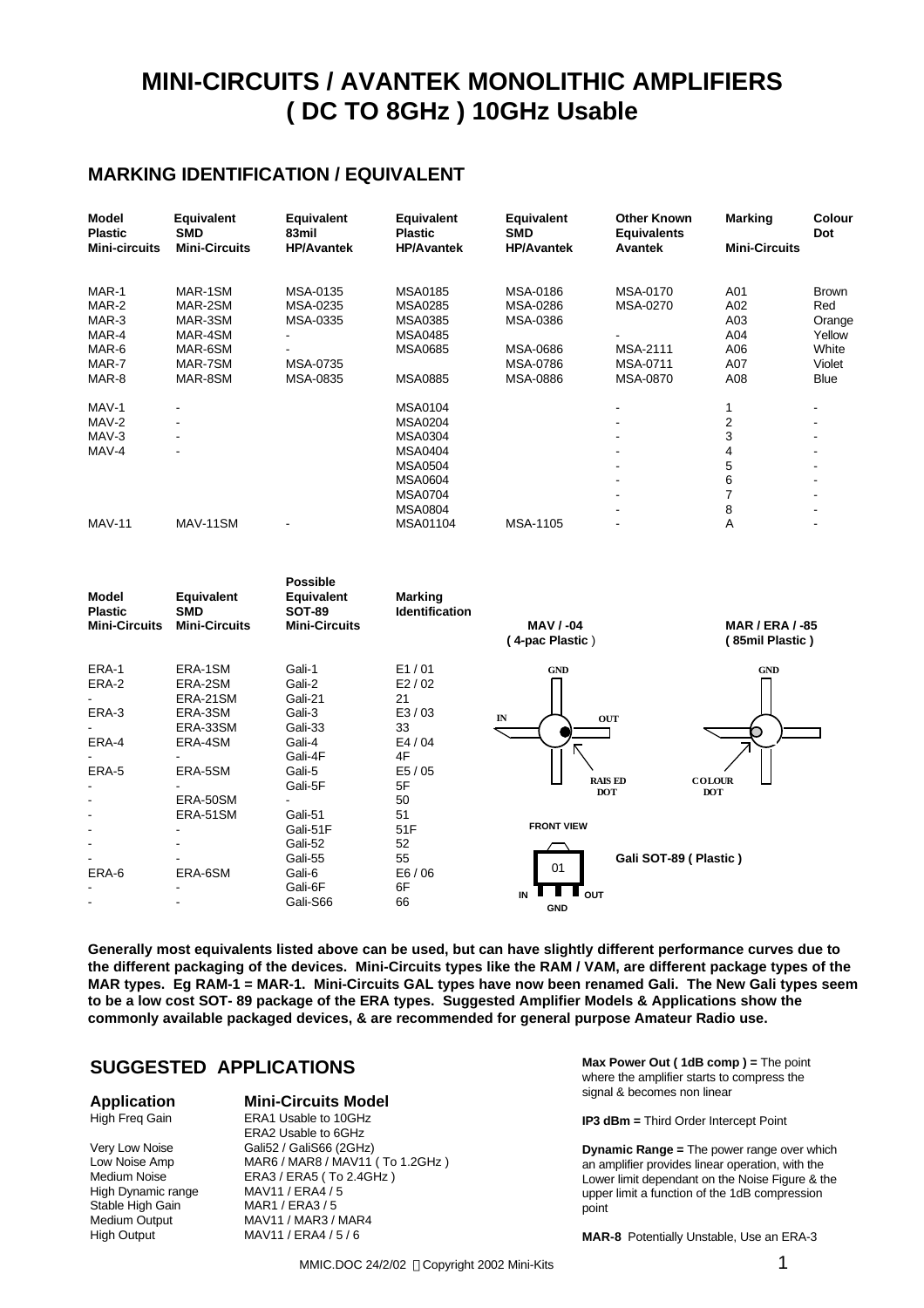## **MINI-CIRCUITS AMPLIFIER GAIN / OUTPUT / NOISE FIGURE SELECTION**

|               |                          | Gain Typical dB at Freq GHz  |                          |                          |                |                          |                          |                          | <b>Maximum Power Out</b><br>1dB Comp @ 1GHz | <b>Noise</b><br>Figure @ 1GHz | IP3 dBm |
|---------------|--------------------------|------------------------------|--------------------------|--------------------------|----------------|--------------------------|--------------------------|--------------------------|---------------------------------------------|-------------------------------|---------|
| Model         | 0.1                      | 0.5                          | 1                        | 2                        | 3              | 4                        | 6                        | 8                        |                                             |                               |         |
| MAR-1         | 18.5                     | 17.5                         | 15.5                     |                          |                |                          |                          |                          | $+1.5$ dBm                                  | 5.5                           | $+14.0$ |
| MAR-2         | 12.5                     | 12.3                         | 12.0                     | 11.0                     |                |                          |                          | $\blacksquare$           | $+4.5$ d $Bm$                               | 6.5                           | $+17.0$ |
| MAR-3         | 12.5                     | 12.2                         | 12.0                     | 11.5                     | $\blacksquare$ | $\overline{\phantom{a}}$ | $\overline{\phantom{a}}$ | $\blacksquare$           | $+10.0$ dBm                                 | 6.0                           | $+23.0$ |
| MAR-4         | 8.3                      | 8.2                          | 8.0                      | $\blacksquare$           |                |                          | L.                       | $\blacksquare$           | $+12.5$ dBm                                 | 6.5                           | $+25.5$ |
| MAR-6         | 20.0                     | 18.5                         | 16.0                     | 11.0                     | $\blacksquare$ |                          | $\overline{a}$           | $\overline{a}$           | $+2.0$ dBm                                  | 3.0                           | $+14.5$ |
| MAR-7         | 13.5                     | 13.1                         | 12.5                     | 11.0                     |                | $\blacksquare$           | ä,                       | $\overline{\phantom{a}}$ | $+5.5$ dBm                                  | 5.0                           | $+19.0$ |
| MAR-8         | 32.5                     | 28.0                         | 22.5                     | $\overline{\phantom{a}}$ |                | $\blacksquare$           |                          | $\overline{\phantom{a}}$ | $+12.5$ dBm                                 | 3.3                           | $+27.0$ |
| <b>MAV-11</b> | 12.7                     | 12.0                         | 10.5                     | ٠                        |                |                          | ٠                        | $\overline{\phantom{a}}$ | $+17.5$ dBm                                 | 3.6                           | $+30.0$ |
| ERA-1         | $\overline{\phantom{0}}$ | $\blacksquare$               | ÷.                       | 11.6                     | 11.2           | $\blacksquare$           | 10.5                     | 9.6                      | +13.0dBm (2GHz)                             | 7.0 (2GHz)                    | $+26.0$ |
| ERA-2         | 16.0                     | $\overline{\phantom{a}}$     | $\overline{\phantom{0}}$ | 14.9                     | 13.9           | $\blacksquare$           | 11.8                     | $\blacksquare$           | +14.0dBm (2GHz)                             | 6.0 (2GHz)                    | $+27.0$ |
| ERA-3         | 22.2                     | $\overline{\phantom{a}}$     | ÷,                       | 20.2                     | 18.2           | $\blacksquare$           | ÷.                       | $\blacksquare$           | $+11.0$ dBm $(2GHz)$                        | 4.5 (2GHz)                    | $+23.0$ |
| ERA-4         | 13.8                     | $\qquad \qquad \blacksquare$ | 14.0                     | 13.9                     | 13.9           | 13.4                     | $\blacksquare$           | $\blacksquare$           | $+19.1$ dBm                                 | 5.2                           | $+36.0$ |
| ERA-5         | 20.4                     | $\blacksquare$               | 20.0                     | 19.0                     | 17.6           | 15.8                     | ÷,                       | $\blacksquare$           | $+19.6$ dBm                                 | 4.0                           | $+36.0$ |
| ERA-6         | 11.1                     | $\overline{\phantom{a}}$     | 11.1                     | 11.3                     | 11.5           | 11.3                     | $\overline{\phantom{0}}$ | $\blacksquare$           | $+18.5$ dBm                                 | 8.4                           | $+36.5$ |
| Gali-1        | 12.7                     | $\blacksquare$               | 12.5                     | 11.8                     | 11.3           | 10.5                     | 10.5                     | 11.0                     | +12.2dBm (2GHz)                             | 4.5 (2GHz)                    | $+27.0$ |
| Gali-21       | 14.3                     | $\frac{1}{2}$                | 13.9                     | 13.1                     | 12.4           | 11.5                     | 11.9                     | 12.4                     | $+12.6$ dBm $(2GHz)$                        | 4.0 (2GHz)                    | $+27.0$ |
| Gali-2        | 16.2                     | $\frac{1}{2}$                | 15.8                     | 14.8                     | 13.7           | 12.7                     | 13.2                     | 15.1                     | $+12.9$ dBm $(2GHz)$                        | 4.6 (2GHz)                    | $+27.0$ |
| Gali-33       | 19.3                     | $\blacksquare$               | 18.7                     | 17.5                     | 16.3           | 15.5                     | 15.8                     | $\blacksquare$           | +13.4dBm (2GHz)                             | 3.9 (2GHz)                    | $+28.0$ |
| Gali-3        | 22.4                     | $\qquad \qquad \blacksquare$ | 21.1                     | 19.1                     | 17.3           | 16.1                     | 15.8                     | $\overline{\phantom{a}}$ | +12.5dBm (2GHz)                             | 3.5 (2GHz)                    | $+25.0$ |
| Gali-6F       | 12.1                     | $\qquad \qquad \blacksquare$ | 12.0                     | 11.6                     | 11.4           | 10.9                     | 12.3                     | $\blacksquare$           | $+15.8$ dBm                                 | 4.5                           | $+35.5$ |
| Gali-4F       | 14.3                     | $\qquad \qquad \blacksquare$ | 14.0                     | 13.4                     | 13.0           | 12.3                     | 13.2                     | $\overline{\phantom{a}}$ | $+15.3$ dBm                                 | 4.0                           | $+32.0$ |
| Gali-51F      | 18.0                     | $\frac{1}{2}$                | 17.3                     | 15.9                     | 14.8           | 13.4                     | 13.3                     | $\blacksquare$           | $+15.9$ dBm                                 | 3.5                           | $+32.0$ |
| Gali-5F       | 20.4                     | $\overline{\phantom{a}}$     | 19.3                     | 17.4                     | 16.0           | 14.8                     | 15.1                     | $\blacksquare$           | $+15.7$ dBm                                 | 3.5                           | $+31.5$ |
| Gali-55       | 21.9                     | $\blacksquare$               | 20.6                     | 18.5                     | 17.0           | 15.5                     | 15.7                     | $\overline{\phantom{a}}$ | +15.0dBm (2GHz)                             | 3.3 (2GHz)                    | $+28.5$ |
| Gali-52       | 22.9                     | -                            | 20.8                     | 17.8                     | 15.9           | 14.4                     |                          |                          | $+15.5$ dBm                                 | 2.7                           | $+32.0$ |
| Gali-6        | 12.2                     | $\qquad \qquad \blacksquare$ | 12.2                     | 11.8                     | 11.3           | 11.4                     | 12.3                     | $\blacksquare$           | $+18.2$ dBm                                 | 4.5                           | $+35.5$ |
| Gali-4        | 14.4                     | $\blacksquare$               | 14.1                     | 13.5                     | 12.9           | 12.5                     | 13.1                     | $\overline{\phantom{a}}$ | $+17.5$ dBm                                 | 4.0                           | $+34.0$ |
| Gali-51       | 18.1                     | $\blacksquare$               | 17.5                     | 16.1                     | 14.7           | 13.7                     | 13.4                     | $\blacksquare$           | $+18.0$ dBm                                 | 3.5                           | $+35.0$ |
| Gali-5        | 20.6                     | $\overline{a}$               | 19.4                     | 17.5                     | 16.0           | 14.9                     | 15.1                     | $\overline{\phantom{a}}$ | $+18.0$ dBm                                 | 3.5                           | $+35.0$ |
| Gali-S66      | 22.0                     |                              | 20.3                     | 17.3                     | 15.5           | $\blacksquare$           | $\blacksquare$           |                          | $+2.8$ dBm                                  | 2.7 (2GHz)                    | $+18.0$ |

## **BIAS CONFIGURATION SUGGESTED RESISTOR BIAS VALUES**

| Model         | ImA | Vd   | $+5$ V $cc$ | $+9$ Vcc           | $+12$ Vcc          | $+13.8$ Vcc        | P / Watts Resistor (+12Vcc) |
|---------------|-----|------|-------------|--------------------|--------------------|--------------------|-----------------------------|
| MAR-1         | 17  | 5.00 |             | 220ohm             | 470ohm             | 560ohm             | 0.119W                      |
| MAR-2         | 25  | 5.00 |             | 150ohm             | 270 <sub>ohm</sub> | 390ohm             | 0.175W                      |
| MAR-3         | 35  | 5.00 |             | 120ohm             | 200 <sub>ohm</sub> | 270 <sub>ohm</sub> | 0.245W                      |
| MAR-4         | 50  | 5.25 |             | 75ohm              | 150ohm             | 180ohm             | 0.338W                      |
| MAR-6         | 16  | 3.50 | 100ohm      | 390ohm             | 560ohm             | 680ohm             | 0.136W                      |
| MAR-7         | 22  | 4.00 | 47ohm       | 220ohm             | 390ohm             | 470ohm             | 0.176W                      |
| MAR-8         | 36  | 7.80 |             | 33ohm              | 120ohm             | 180ohm             | 0.151W                      |
| <b>MAV-11</b> | 60  | 5.50 |             | 56ohm              | 120ohm             | 150ohm             | 0.390W                      |
| ERA-1         | 40  | 3.60 | 35ohm       | 130ohm             | 220 <sub>ohm</sub> | 255ohm             | 0.336W                      |
| ERA-2         | 40  | 3.60 | 35ohm       | 130ohm             | 220ohm             | 255ohm             | 0.336W                      |
| ERA-3         | 35  | 3.50 | 43ohm       | 157 <sub>ohm</sub> | 243 <sub>ohm</sub> | 300ohm             | 0.298W                      |
| ERA-4         | 65  | 5.00 |             | 62ohm              | 109ohm             | 130ohm             | 0.462W                      |
| ERA-5         | 65  | 4.90 |             | 62ohm              | 109hm              | 130ohm             | 0.462W                      |
| ERA-6         | 70  | 5.50 |             | 50ohm              | 93ohm              | 136ohm             | 0.455W                      |
| Gali-1        | 40  | 3.40 | 40ohm       | 140 <sub>ohm</sub> | 220ohm             | 260ohm             | 0.344W                      |
| Gali-2        | 40  | 3.50 | 37.5ohm     | 137ohm             | 215ohm             | 260ohm             | 0.344W                      |
| Gali-3        | 35  | 3.30 | 47ohm       | 162ohm             | 249ohm             | 300ohm             | 0.305W                      |
| Gali-4        | 65  | 4.60 |             | 68ohm              | 110 <sub>ohm</sub> | 143 <sub>ohm</sub> | 0.480W                      |
| Gali-5        | 65  | 4.40 |             | 68ohm              | 110ohm             | 143ohm             | 0.480W                      |
| Gail-6        | 70  | 5.00 |             | 56ohm              | 100ohm             | 120ohm             | 0.490W                      |